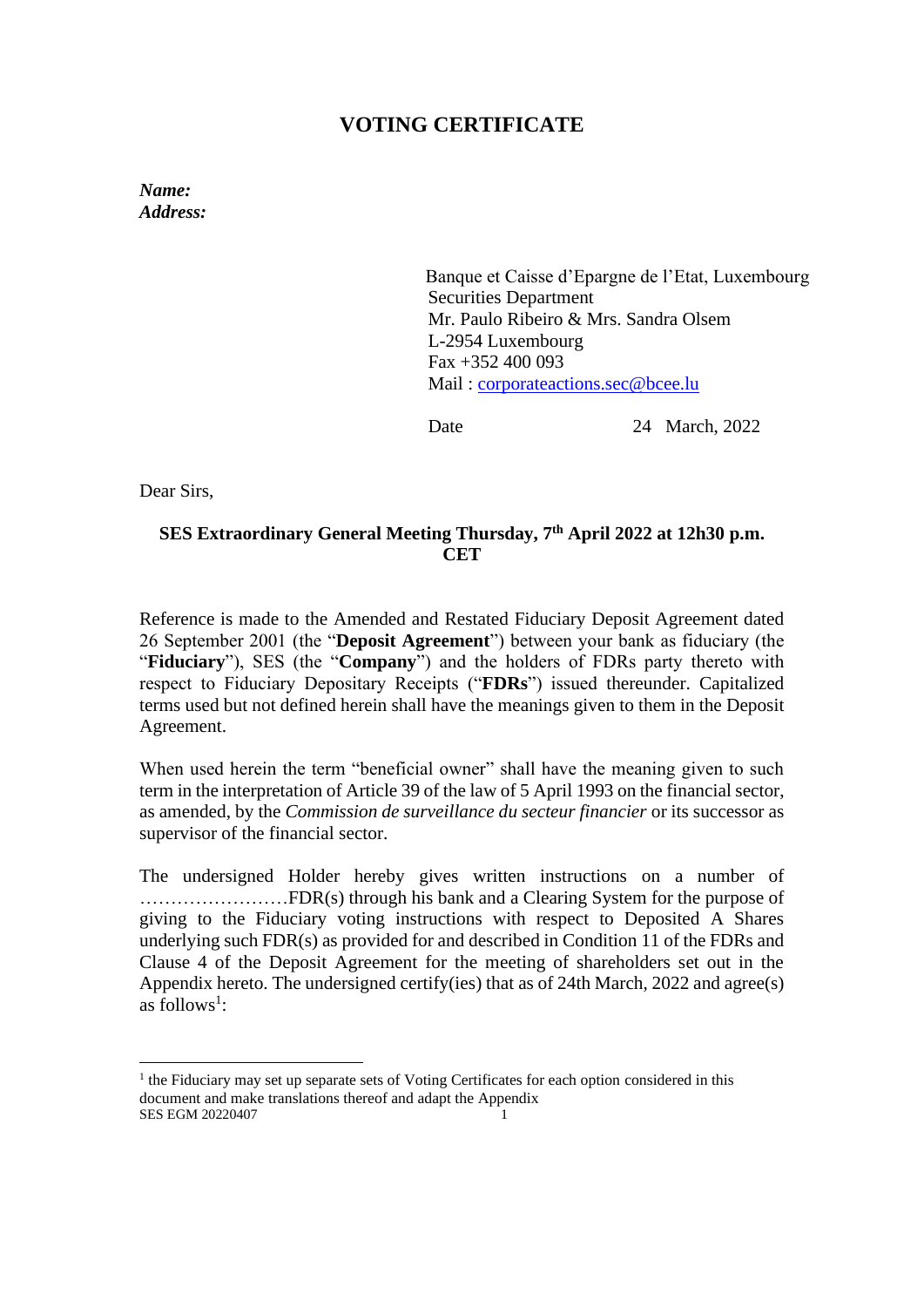(A) The undersigned Holder is the legal owner and beneficial owner of the surrendered FDR(s) or the legal owner and beneficial owner of a beneficial interest in the Global Certificate. The withdrawal is made for his own account.

[or]

(B) The undersigned Holder is the legal owner but not the beneficial owner of the surrendered FDR(s) or of a beneficial interest in the Global Certificate.

or

(C) The undersigned Holder is neither the legal nor the beneficial owner of the surrendered FDR(s) or of a beneficial interest in the Global Certificate.]

The beneficial owner of the FDRs or of the beneficial interest in the Global Certificate  $is^2$ :

Name: Address: Profession:

or (for corporate entities)

Denomination: Registered Office: Area of activity:

The legal owner of the FDRs or the beneficial interest in the Global Certificate is<sup>3</sup>:

Name: Address: Profession:

or (for corporate entities)

Denomination: Registered Office: Part of following group of companies: Area of activity:

 $2$  in case alternatives (B) or (C) apply  $3$  only in case alternative (C) applies

SES EGM 20220407 2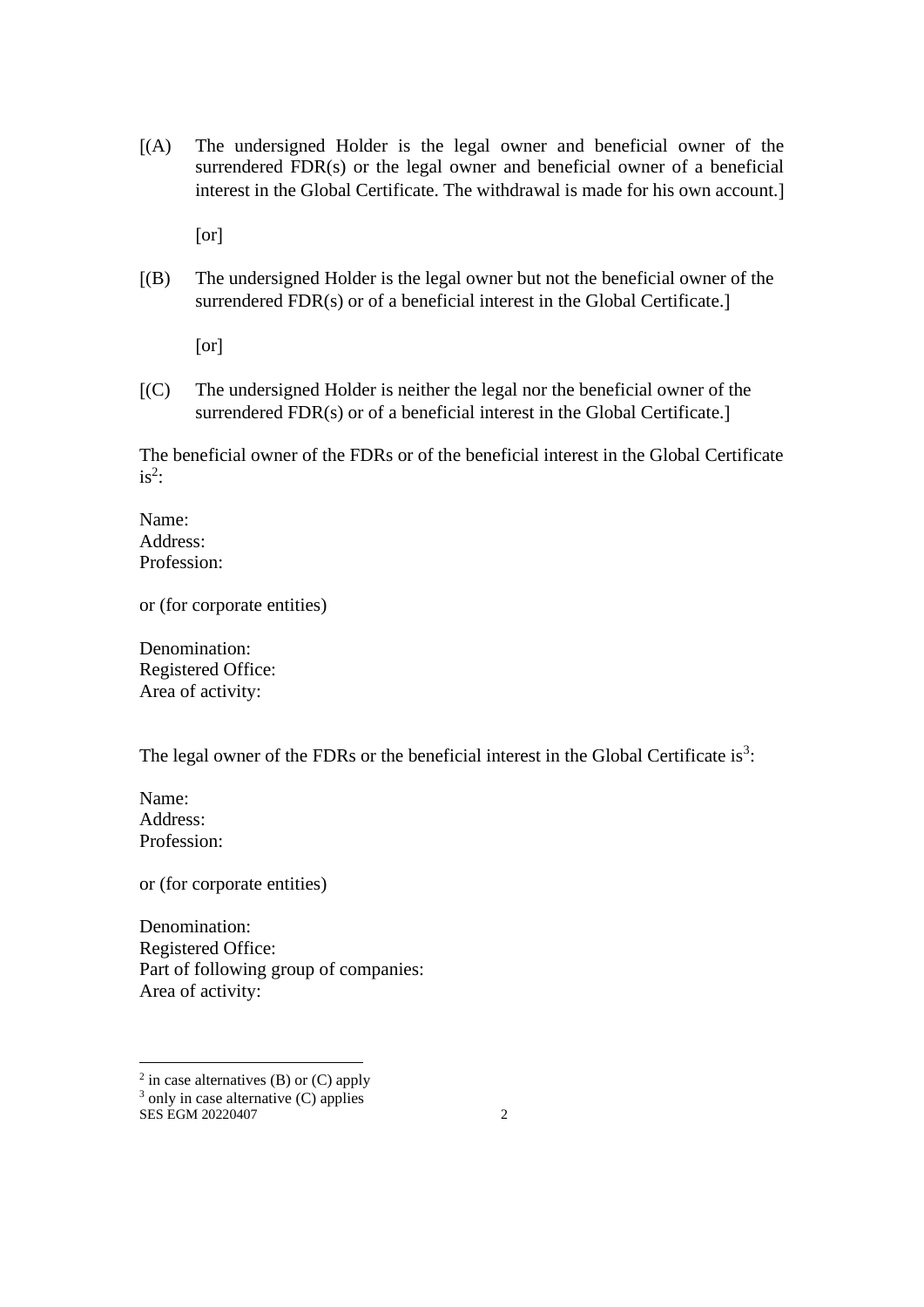The legal owner and, if different, the beneficial owner of the FDR(s) or of the beneficial interest in the Global Certificate herewith warrants that if it were holding the Deposited A Shares on which it gives voting instructions to the Fiduciary it would not hold, directly or indirectly, more than 20.1% (twenty point one per cent.) of the Company's shares.

Attached hereto you will find:

- $(A)^4$  a certified copy of the passport of the legal owner of the  $FDR(s)$  or beneficial interest in the Global Certificate and, if different
	- a certified copy of the passport of the beneficial owner of the  $FDR(s)$  or beneficial interest in the Global Certificate.
- $(B)^{5}$  a recent certified certificate of incorporation or alternatively a recent certified excerpt of the Companies' Register, the coordinated version of the articles of association or by-laws and an official document with the current list of directors of the company of the legal owner of the FDR(s) or of a beneficial interest in the Global Certificate and, if different
	- the same documents with respect to the beneficial owner of the  $FDR(s)$  or a beneficial interest in the Global Certificate.

You are instructed to cast the votes on the relative Deposited A Shares relating to the above FDR(s) in the manner set out in the Appendix hereto. These instructions are neither revocable nor subject to amendment from a period of 48 hours prior to the time for which such meeting or such adjourned or reconvened meeting has been convened.

In case of false certification, the signatories hereof shall jointly and severally be liable to the Company and the Fiduciary for any actual and consequential damages of the Company and the Fiduciary.

I/we agree that this certificate with its enclosure (other than the actual voting instructions set out in the Appendix) be forwarded for review and approval to the Company and, as the case may be, representatives of the Luxembourg Government.

Please advise the Company that I have instructed you to propose to the general meeting of shareholders the appointment of Name, First Name, title, profession, date and place

<sup>&</sup>lt;sup>4</sup> in case of private individuals

<sup>&</sup>lt;sup>5</sup> in case of corporate entities

SES EGM 20220407 3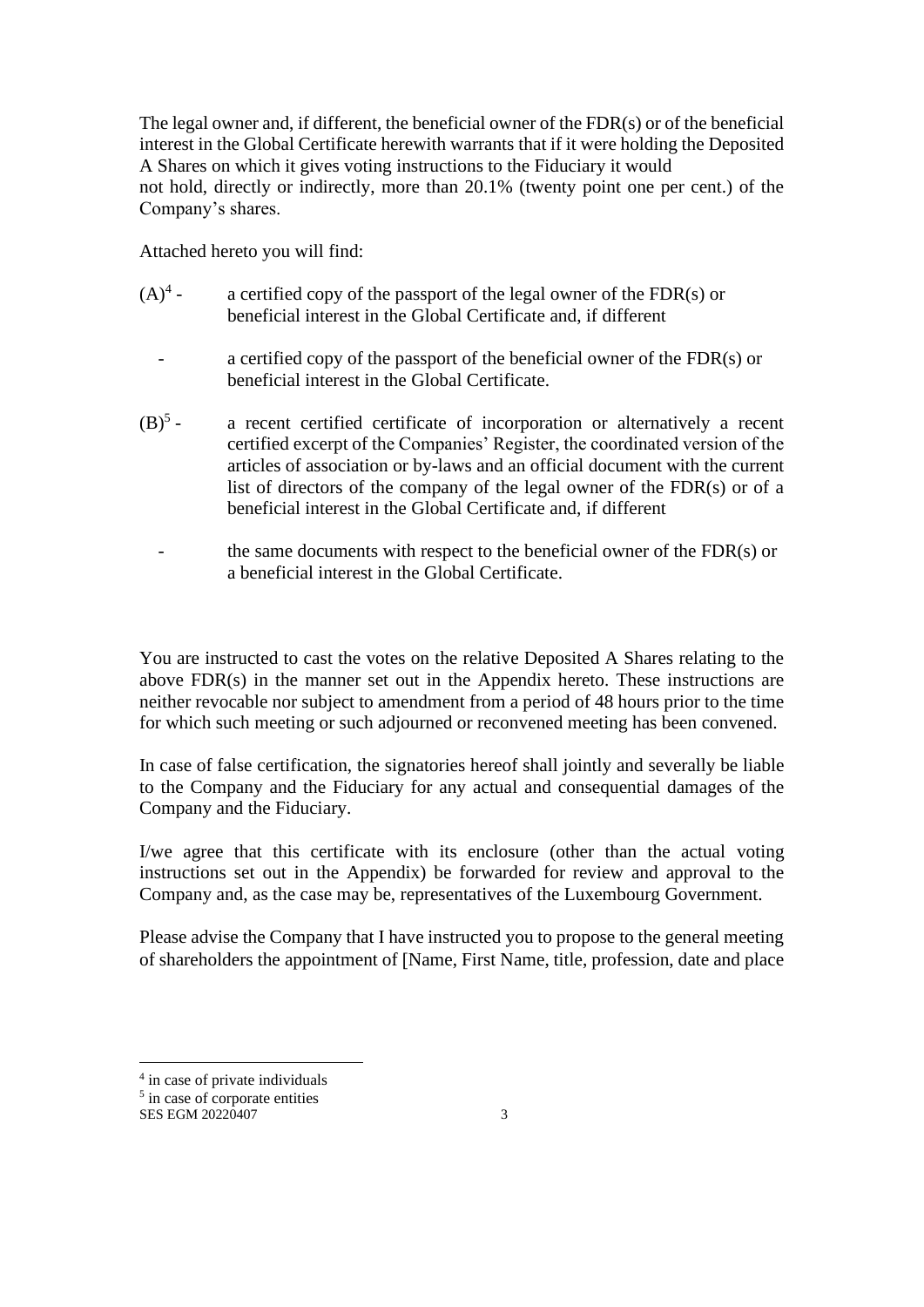of birth, nationality, address, tel. number] as member of the board of directors of the Company<sup>6</sup>.

This Certificate is governed by and shall be construed in accordance with Luxembourg law and is subject to the jurisdiction of the courts of Luxembourg.

Yours sincerely,

By: Holder

By: By:

Legal Owner Beneficial Owner

SES EGM 20220407 4 <sup>6</sup> only to be completed if appointment of directors is possible at relevant meeting and if corresponding voting instructions have been given in the Appendix - only physical persons admitted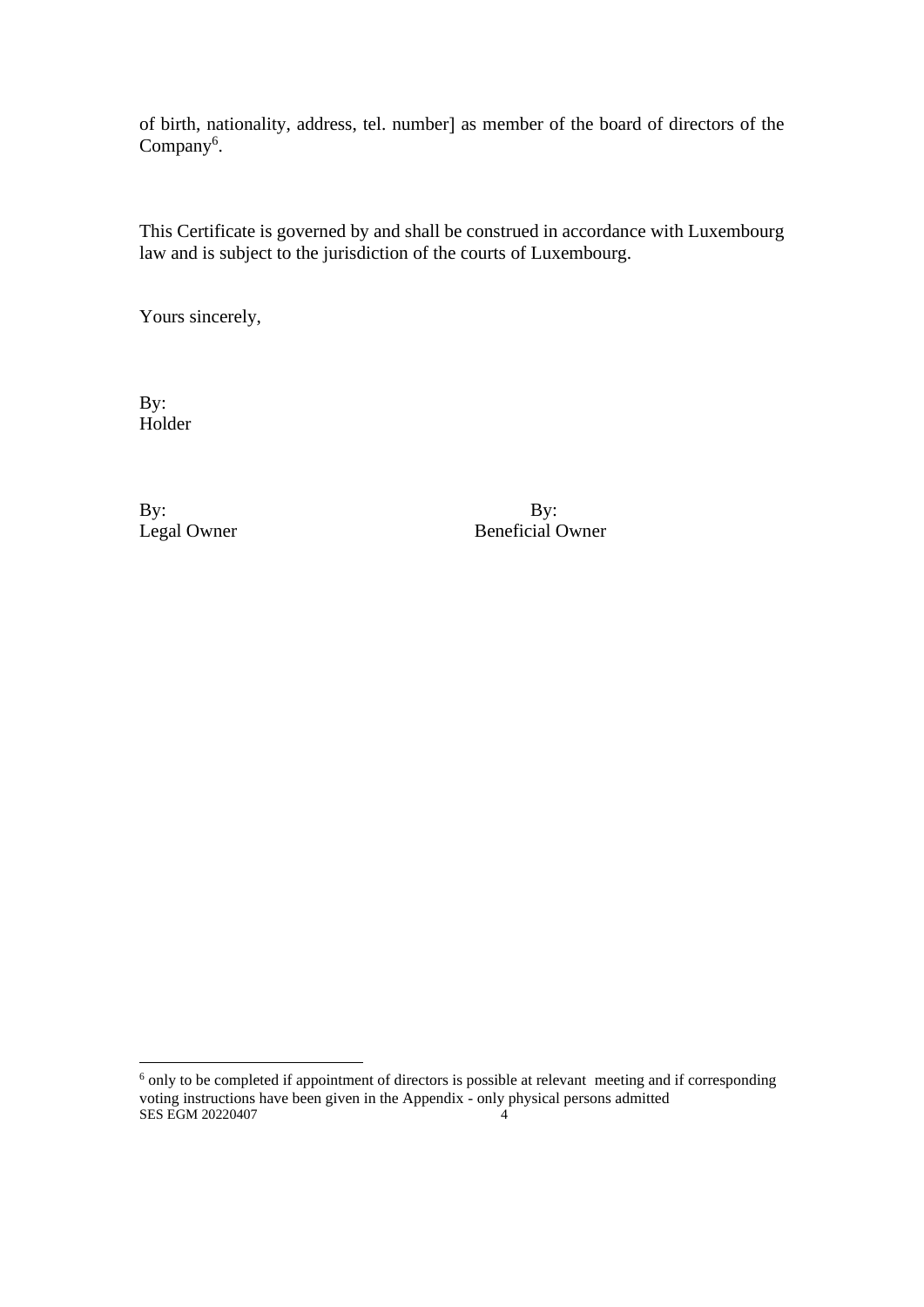### **APPENDIX TO VOTING CERTIFICATE SES Extraordinary General Meeting Thursday 7th April 2022 at 12h30 p.m. CET**

The undersigned hereby instructs the Fiduciary as follows:

Type of Meeting: Extraordinary General Meeting of SES to be held

#### **Thursday 7th April 2022 at 12h30 CET**

#### **AGENDA**

- 1. Attendance list, quorum and adoption of the agenda
- 2. Nomination of a secretary and of two scrutineers
- 3. Approval to reduce the share capital pursuant to article 450-7 of the law of 10 August 1915 on commercial companies, by an amount of twenty two million five hundred thousand euros (EUR 22,500,000) by cancellation of twelve million (12,000,000) class A shares without indication of a par value and six-million (6,000,000) class B shares without indication of a par value, acquired by SES Astra acting for and on behalf of SES under the share buy-back program of 6 May 2021, to bring it from its current amount of seven hundred eighteen million nine hundred eighty-three thousand Euro (EUR 718.983.000) represented by a total of five hundred seventy-five million one hundred eighty-six thousand four hundred (575,186,400) shares divided into three hundred eighty-three million four hundred fifty-seven thousand six hundred (383,457,600) class A shares without indication of a par value and one hundred ninety-one million seven hundred twenty-eight thousand eight hundred (191,728,800) class B shares without indication of a par value, to six hundred ninety-six million four hundred eighty-three thousand Euro (EUR 696,483,000) represented by a total of five hundred fifty-seven million one hundred eighty-six thousand four hundred (557,186,400) shares without indication of a par value divided into three hundred seventy-one million four hundred fifty-seven thousand six hundred (371,457,600) class A shares without indication of a par value and one hundred eighty-five million seven hundred twenty-eight thousand eight hundred (185,728,800) class B shares without indication of a par value
- 4. Approval to amend article 4 (Corporate Capital) to take into account the reduction of the subscribed share capital to six hundred ninety-six million four hundred eighty-three thousand Euro (EUR 696,483,000) represented by a total of five hundred fifty-seven million one hundred eighty-six thousand four hundred (557,186,400) shares without indication of a nominal value divided into three hundred seventy-one million four hundred fifty-seven thousand six hundred (371,457,600) class A shares without indication of a nominal value and one hundred eighty-five million seven hundred twenty-eight thousand eight hundred (185,728,800) class B shares without indication of a nominal value
- 5. Power of attorney to the board of directors of SES, with full power of substitution, to effect the above resolutions by notarial deed as of September 2022
- 6. Miscellaneous

SES EGM 20220407 5